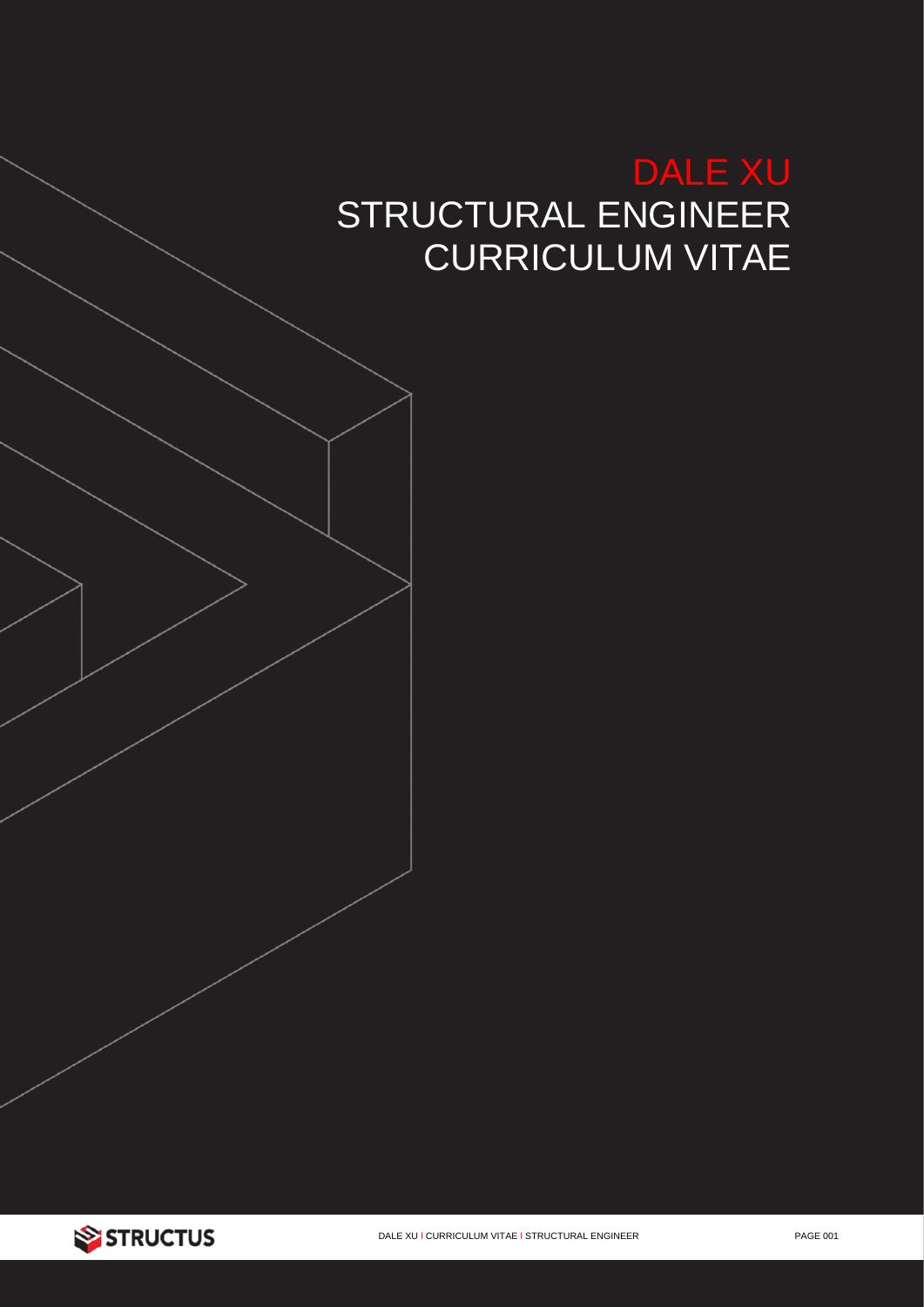# DALE XU CV



## **PROFILE**

Dale is a structural engineer with 3 years of experience working in New Zealand. After graduating, he worked as a site engineer for three months, supervising the construction of a major project in Auckland CBD before stepping into the consulting office.

In 2018, Dale returned to University of Auckland to complete his master's degree, focused on structural design and seismic engineering.

Dale has experience across various type of projects including residential, industrial, commercial, and educational structural design.

## **QUALIFICATIONS**

BE (Hons) – Bachelor of Civil Engineering, University of Auckland, 2016

MEngSt – Master of Engineering Studies, University of Auckland, 2019

Member of Engineering New Zealand

### **CAREER HISTORY**

2021 – Present, Structural Engineer – Structus Consulting Limited, Auckland

October 2019 – March 2021, Structural Engineer – Redco NZ Limited, Auckland / Tauranga

May 2017 – June 2018, November 2018 - February 2019, Graduate Structural Engineer – Haigh Workman Limited, Kerikeri

February 2017 – May 2017, Site Engineer – Harris Dowd / Gibbons Construction Limited, Auckland

## **TECHNICAL SKILLS**

- Experience in Structural design of concrete, structural steel, cold-formed steel, timber, polystyrene panel, and aluminium structural elements
- **Experience in Geotechnical site** investigations
- Knowledge of structural engineering design process and building consent documentation
- **Experience in structural construction** supervision of concrete works
- Knowledge of New Zealand Design Standards and Codes

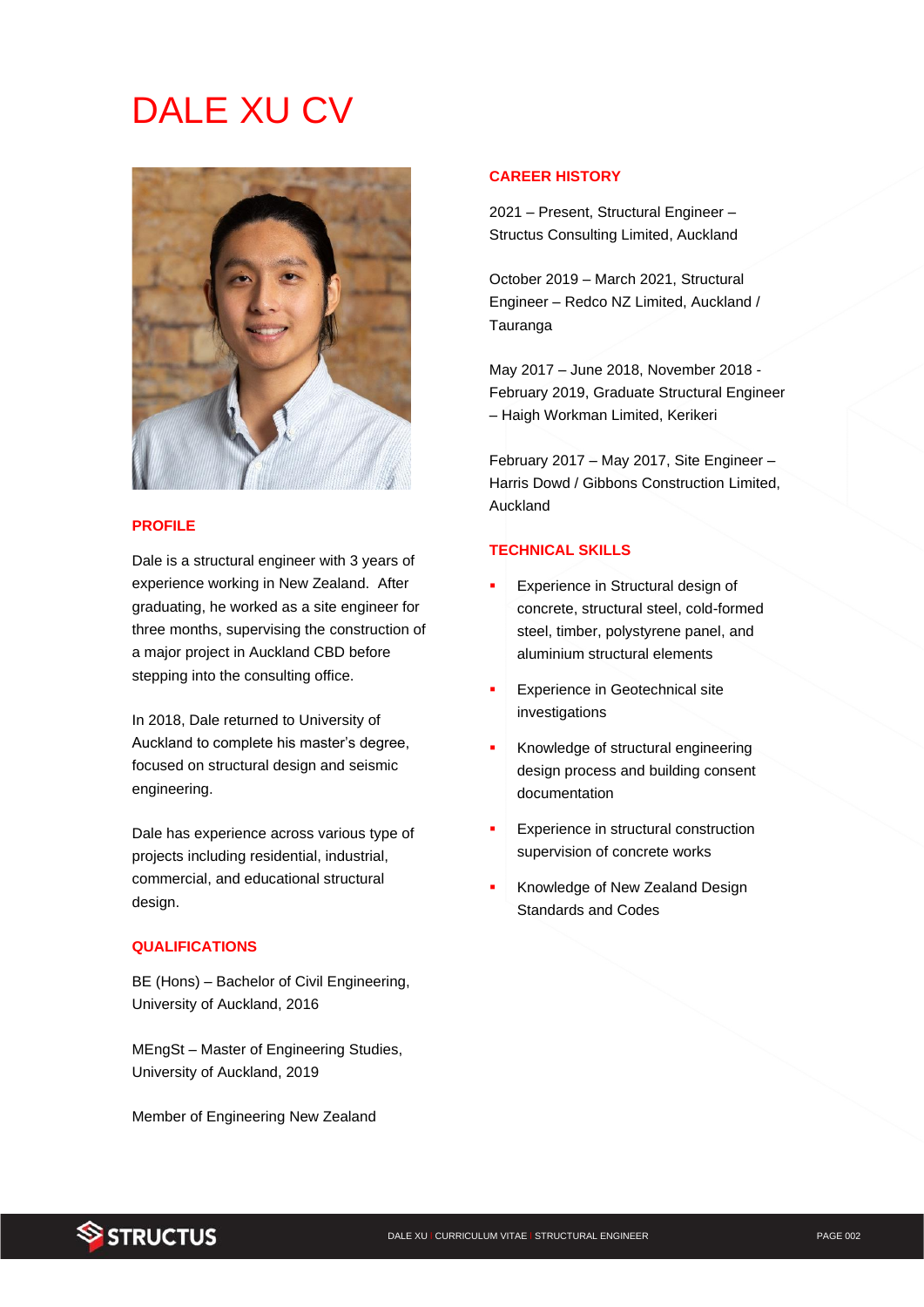#### **PROJECT EXPERIENCE**

# **St Ignatius College, Auckland, 2021 – Present**

Concept design of a new 3 storey building providing options for both steel and concrete construction. Concept design of independent gymnasium, school hall and chapel buildings.

## **Various Warehouses for Shedit, NZ Nationwide, 2020-2021**

Structural design of small to medium size warehouse type buildings across NZ. Features such as lean-to canopies, heritage barns, use as offices, workshops, storage sheds, aircraft hangers and living spaces. The structures are predominantly built with light gauge steel portal frames with screwed moment connections, bird proof purlins, steel straps, reinforced concrete slab and shallow concrete foundations.

# **Temporary Clasrooms for Ministry of Education, 2020**

Single storey transportable classrooms, typically sized at 12m x 6m x 4m, made from polystyrene panels and timber framed floor system. Roof and wall panels are held together using aluminium angles with self-pop rivets and lateral resistance is achieved by polystyrene in-plane shear. Services comprised structural and civil engineering design, and construction monitoring.

#### **Cannabis Factory, Ruatoria, 2019**

A 29m x 19m x 4m cannabis factory with solar panels covering 80% of the roof area. Polystyrene insulated panels were utilised to maintain the room temperature, whilst also acting as the primary structure. Design includes the roof and wall panels, lateral load resistance system, solar panel fixings, composite polystyrene panel-steel angle

beams, light steel frame floor system and screw piles.

## **59 Churchill Road Development, Tauranga, 2019**

Includes a new two-storey townhouse consisting of 6 living units and renovation work of adding a storey below a nearby existing single storey house, which was constructed in 1980's, with an in-situ RC foundation wall. Design of steel portal frames, supporting steel beams, rib-raft floor slabs, pipe bridging, masonry retaining wall and providing construction methodology and design of temporary propping for undermining the existing foundations during excavation.

#### **School Road Development, Paihia, 2018**

Structural design of an architectural designed two-storey residential buildings comprising of Unispan floor, special designed staircase, GIB braced timber frame structures and reinforced concrete piles, with the building located on a steep site. Timber pole retaining wall for the driveway, up to 4m high.

#### **718 Karamu Road, Hastings, 2019**

Structural design of a customized outdoor aluminium framing for an existing two-storey office building .